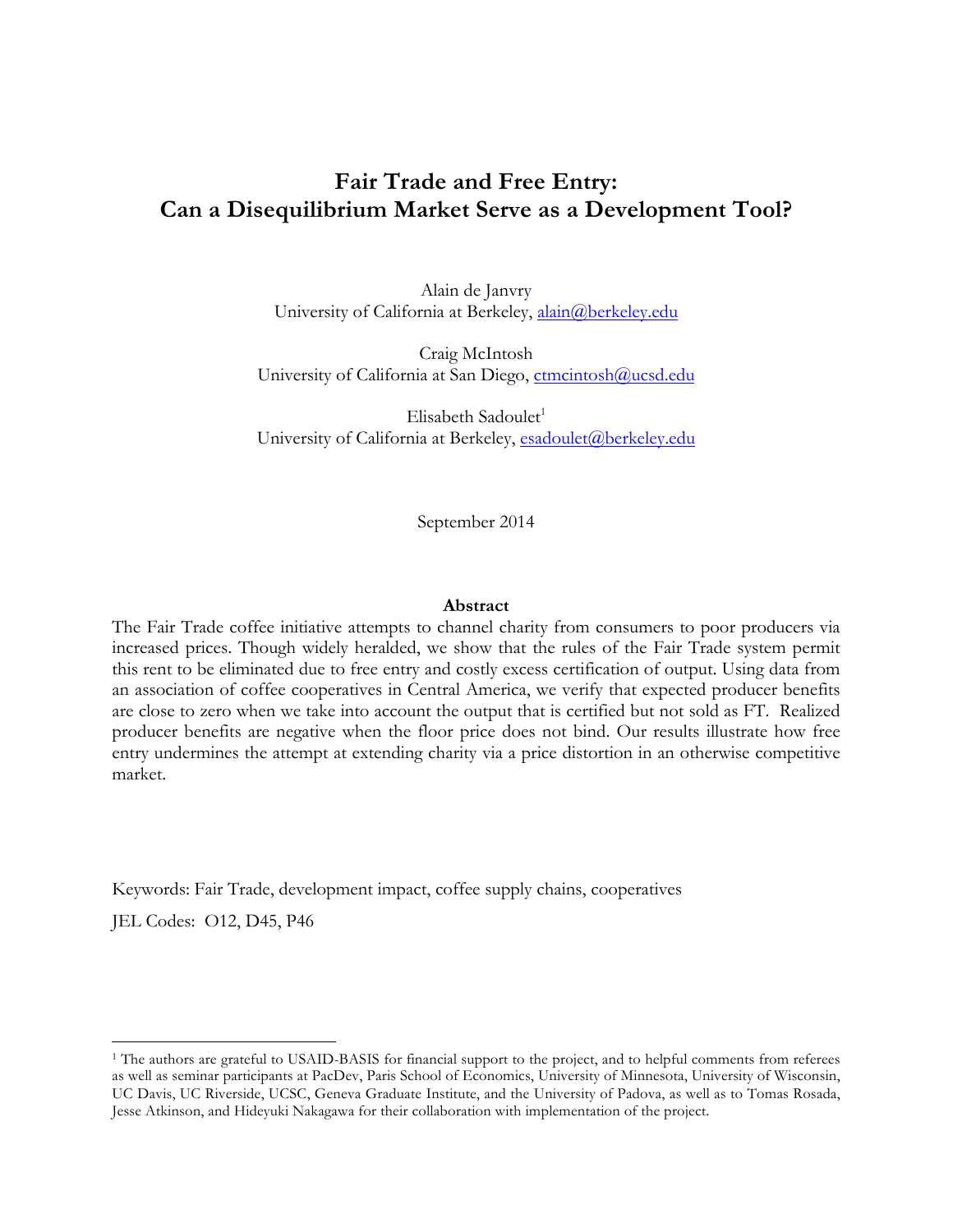#### **1. INTRODUCTION**

 $\overline{a}$ 

The Fair Trade (FT) coffee initiative seeks to channel a charitable donation to producers by passing a price premium to them through commodity markets. The size of this market is huge; global FT sales were \$7 billion in 2011 (Elliot, 2012). The institutions that have arisen to attempt to perform this task are a network of non-governmental organizations operating a global regulatory mechanism that certifies producers and ensures that above-market prices are paid. Conveying price premiums to producers through a commodified supply chain is an endeavor that we expect to be beset by competitive pressures. This paper suggests a simple channel through which producer benefits are undermined by free entry: the certification of a larger amount of coffee than can be sold on the FT market. We use detailed micro-data that allow us to rigorously quantify the net price benefits that the FT system has delivered to producers, and show how free entry and certification costs combine to dissipate producer benefits.

FT certification is qualitatively different from other consumer certification mechanisms such as organic, bird-friendly, or fair labor standards because it explicitly seeks to enhance producer profits, whereas these other schemes seek to alter the production process used.<sup>2</sup> Higher FT consumer prices are intended to translate into higher producer profits, as opposed to a certification such as organic where higher consumer prices are necessary simply to cover the greater costs of producing organically. Overseen by FLO-CERT in Bonn, certifiers ensure that producers meet FT standards, and producers are then entitled to transact sales under the FT rules: prices must be above a fixed floor price and no less than  $20 \frac{\epsilon}{lb}$  above the commodity market coffee price  $(10 \frac{\epsilon}{lb}$  up until January 2011, which is the period covered by our data). 3 This mechanism appears to have been extremely effective in enforcing the rules of FT transactions: prices in the market transact just as the FT system specifies they should, and there is little evidence of leakage or improper certification. Despite this, due to the absence of an overall control of the certified quantity of coffee the current system encourages an excess certification of supply. Our results suggest that the effort to transfer rents through prices in competitive, commodified markets may be quixotic.

We illustrate the exact ways in which two core features of the current system--a floor price

<sup>&</sup>lt;sup>2</sup> The first sentence of the legal Suggested Fair Trade Messaging reads: "Fair Trade Certified™ products directly support a better life for farmers and farm workers in the developing world through fair prices, community development, and environmental stewardship." The last sentence reads: "all farmers and farm workers benefit from premiums that allow them to invest in building their communities and bettering their lives." Since this is the main objective of FT, we are analyzing in this paper the transfer of a rent to producers through the price mechanism and not other potential benefits of the FT system.

<sup>&</sup>lt;sup>3</sup> Fair Trade USA, the US certification body, withdrew from FLO-CERT as of the end of 2011, but maintains the same price rules.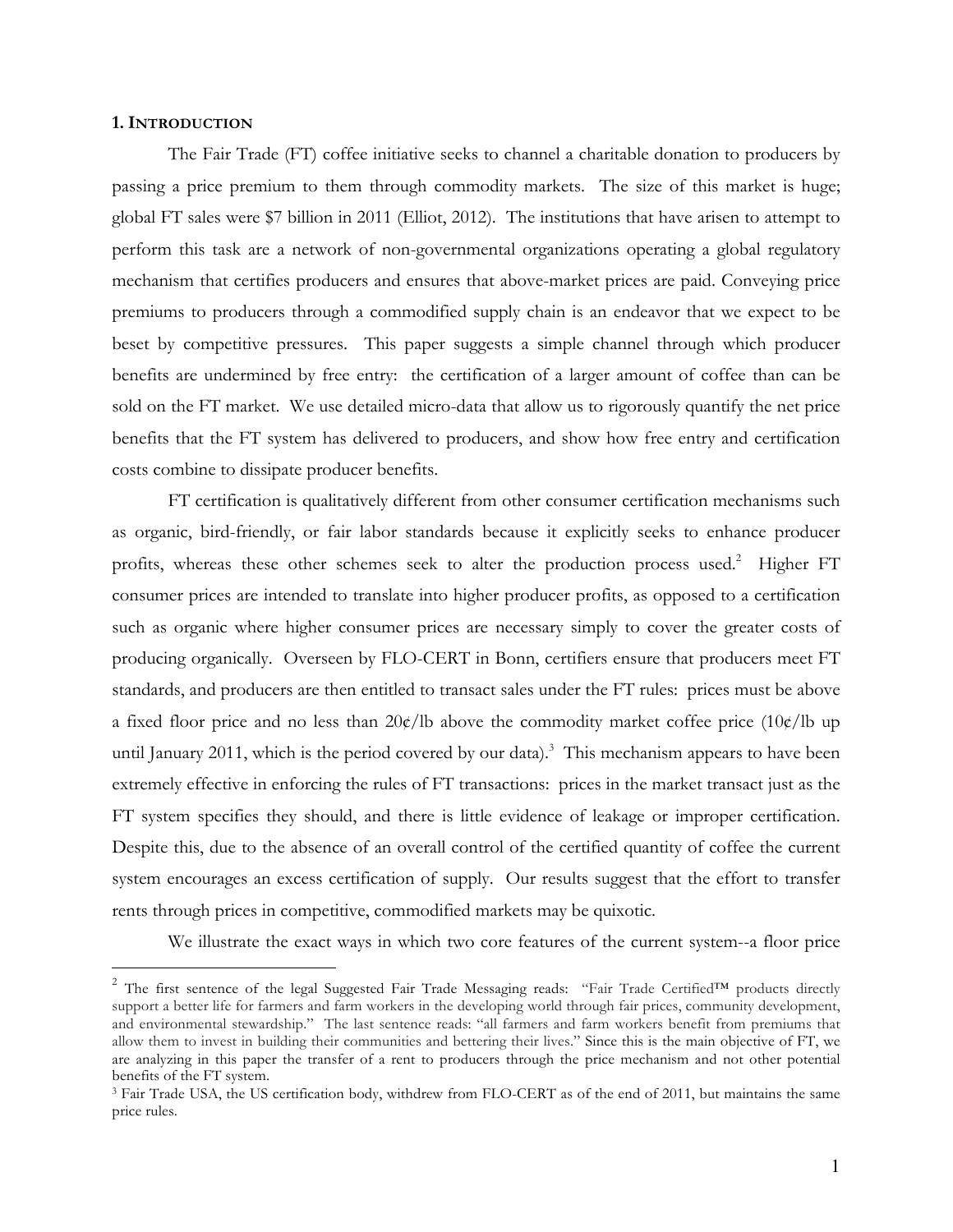system and no control of excess certification--combine to undermine producer benefits. The FT system offers certified producers a price floor as well as a price premium above the prevailing market price. To get access to the system cooperatives must be certified, and since 2004 producers have borne the cost of certification themselves. Certification confers the right to try to sell produce under the FT rules, but does not guarantee that they will be able to do so. Indeed, far from the FT system exerting effort to control supply, the in-country certifiers who control the *de facto* supply are paid piece-rate for each certification performed, creating direct incentives towards excess certification. There is indeed ample room for over certification since, according to FLO (reported in Murray et al., 2006), the capacity of small producers who could meet the FT requirements is about seven times the actual volume of FT sales. As a result the fraction of certified production actually sold through the FT market falls below one, and producers waste money by certifying output that will not be sold at FT prices.<sup>4</sup> These features, combined with a variable and uncertain market price, should lead to a degree of excess certification that is increasing in the FT price premium and leaves expected producer benefits close to zero.

Our empirical tests use administrative records from a large Central American association of coffee cooperatives, thereafter referred to as the Association. This Association is fully certified to sell coffee produced by its members through the FT system and yet, like the overall market, it manages to sell only one eighth to one fourth of its certified coffee at FT prices, depending on market conditions.<sup>5</sup> We generate rigorous estimates of the effective FT premium, taking advantage of price data for those cooperatives whose production is split and sold on the FT and traditional markets. These estimates are then combined with the cost of certification and the FT sales share to calculate the net benefit to producers per pound of coffee certified under the FT system.

We confirm that the share of coffee sold through the FT system falls when the price premium increases*,* an observational correlation that is inconsistent with producer decision-making and is indicative of oversupply during these years. This occurs in a manner that largely counteracts swings in the FT premium, leaving producer benefits low even when the floor price binds. We find that at the peak of the coffee crisis (2001-03) when the FT price was  $60¢$ /lb above a market price of 61¢/lb, producer cooperatives received an effective premium of only  $10.4¢$ /lb. Applying these FT

<sup>4</sup> The role of entry as a form of arbitrage is closely related to the argument in Hsieh and Moretti (2003), who show that because of the 6% commission charged across US real estate markets, increases in housing prices lead to a higher number of realtors per sale while leaving wages of real estate agents constant.

<sup>&</sup>lt;sup>5</sup> The Association has been selling organic coffee since 2002. Organic coffee has remained stable at 2-4% of the Association's annual sales volume and it is all sold under the FT label. We therefore cannot estimate the FT benefits for organic coffee for lack of a counterfactual, and only consider conventional (non-organic) coffee in this paper.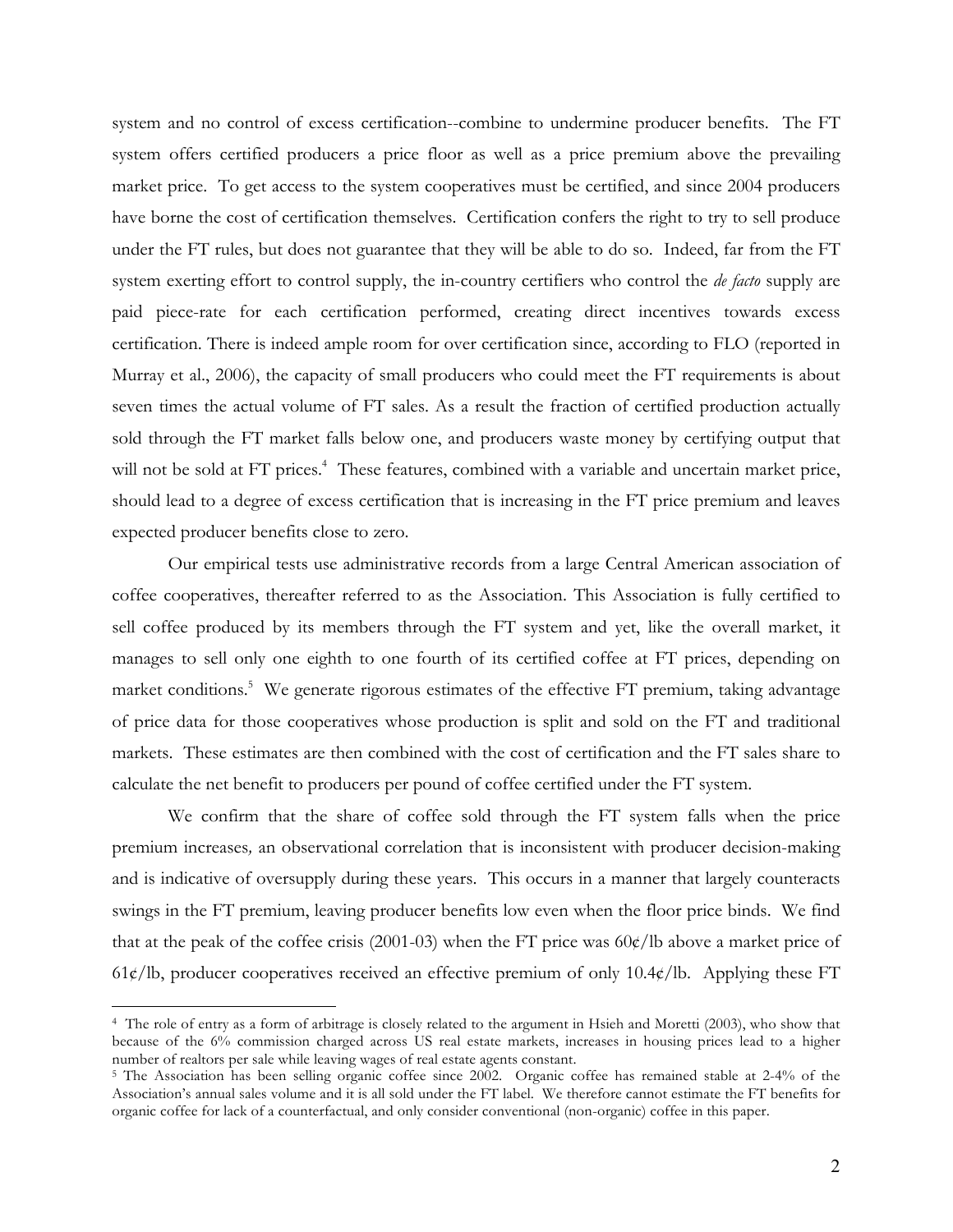premiums estimated for the period 1997-2009 to the observed prices, we find that the average monetary benefit of the FT option over the period of our data amounted to \$20-\$50 per year for the median Guatemalan coffee grower, representing 4 to 10% of its coffee-related income. The average effective premium over the years 2005-2009 (when market prices were in excess of the floor price) appears to have been negative, consistent with free entry in the presence of a floor price. This analysis suggests that the price premiums in the FT system have largely flowed towards certifiers rather than producers as intended by the consumers of FT coffee.

## **2. EXCESS CERTIFICATION IN THE FAIR TRADE MARKET**

While demand for 'fair traded' products is clearly substantial (Elfenbein and McManus, 2010; Hainmuller et al., 2011), there has long been a debate as to the extent of a rent transfer under this system (Smith, 2009, Haight, 2007; Henderson, 2008; Sidwell, 2008). <sup>6</sup> This study joins a recent empirical literature using data from producer countries to estimate benefits directly (Becchetti and Constantino, 2008; Utting-Chamorro, 2005; and Arnould, Plastina, and Ball, 2009; Dragusanu and Nunn; 2013). FT is generally found to have moderate positive effects. Dragusanu and Nunn use a fixed effects difference-in-differences analysis of FT certification in six Costa Rican cooperatives to estimate impacts on export prices, finding a significant but modest increase of about 4c/pound. Our paper contributes to this literature by estimating this price premium using detailed institutional data on more than 11,500 cooperative deliveries and 3,700 sales to the international market, exploiting split deliveries in the Association's supply chain to achieve a rigorous control for quality in estimating price premiums. Furthermore, we can use the sales of the Association to calculate the annual fraction of certified coffee actually sold through FT, a statistic that is not available for the market as a whole.

The global coffee price *p* is highly variable, driven largely by aggregate shocks such as weather in Brazil.<sup>7</sup> Being a competitive market we assume that all producers are price-takers and that coffee provides no rents to producers in expectation, although ex-post they will profit in some years and lose in others. The current FT mechanism attempts to create producer benefits through two separate mechanisms, namely by providing a floor price as well as a premium above the prevailing

<sup>6</sup> Experiments on 'ethical demand' have shown that there exists significant willingness to pay for charity-linked products motivated not only by the desire to transfer rent but also by an intrinsic utility from consuming these products (Poret and Chambolle, 2007) or from the desire to be seen doing good (Soetevent, 2011). Consistent with this, FT coffee consumers have been shown to be less price sensitive than non-FT consumers (Arnot et al., 2006; Basu and Hicks, 2008).

<sup>7</sup> We suppress time subscripts in order to simplify notations.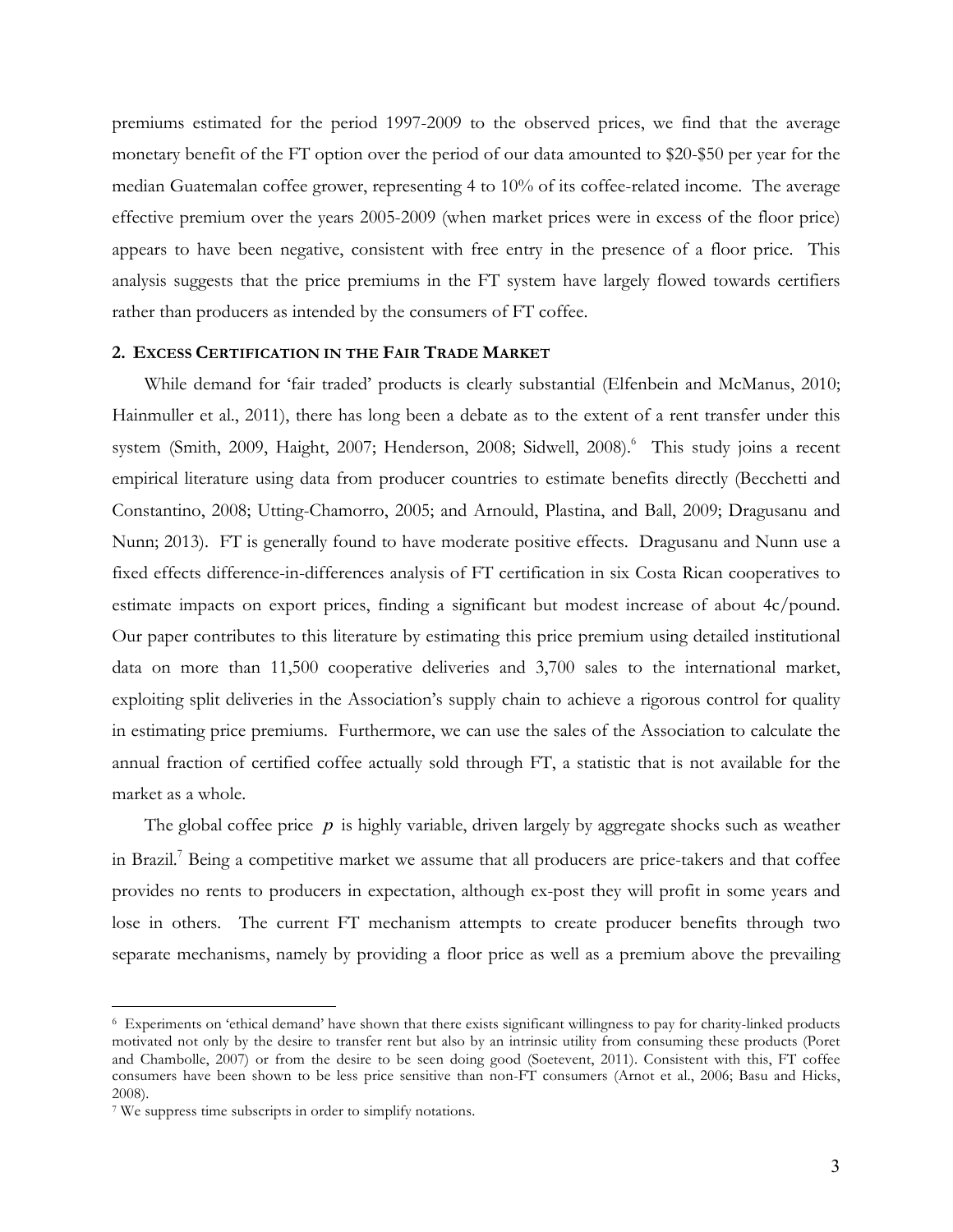market price. The floor price  $p_f$  varies by regions of the world, and was set for Central America at \$1.21/lb until June 2008, when it was raised to \$1.25/lb. The 'social premium'  $\rho$  is a separate and additional payment for social investment, which was originally set at 5¢/lb until June 2007 when it was raised to 10¢/lb.<sup>8</sup> The price-setting rule for FT coffee is then that producers should be paid no less than the floor price  $p<sub>f</sub>$  or the market price  $p$ , whichever is higher, where the reference market is the New York Coffee Exchange 'C' contract (NY 'C' thereafter), plus the FT social premium (FLO, 2009).

In order to be certified to sell through the FT system, producers must be family farmers organized in cooperatives that respect a "set of minimum standards for socially responsible production and trade" (member farm size, electoral process and democratic organization, contractual transparency and reporting), and the cooperative must pay the cost of certification inspections annually (Berndt, 2007). <sup>9</sup> Once producers have paid the costs of certification they have the right to sell all of their output through the FT market but there is no guarantee that they will be able to do so. We define certification of a larger quantity than can be sold on the FT market as excess certification, while recognizing that it is optimal in the presence of free entry. Estimates of this quantity vary by year, but only somewhere between  $1/2$  and  $1/7<sup>th</sup>$  of the certified output actually sells on the FT market.<sup>10</sup> This arises because the current system is demand-constrained, meaning that the supply of certifiable output exceeds demand. This says that while producers must pay certification costs on all of their output, they receive FT rents on only a share of that output.<sup>11</sup>

Consider producers' decisions if all output is of homogenous quality and each certified producer succeeds in selling the same share  $s$  of output through the FT channel.<sup>12</sup> We can then write the benefit of certification as:

<sup>8</sup> The floor price and social premium were further raised to \$1.40/lb and 20¢/lb, respectively, in January 2011, beyond our observation period. The social premium is intended for "investment in social, environmental or economic development projects, decided upon democratically by producers within the farmers' organization"

<sup>9</sup> The exact rules specified on Fair Trade International and FLO-CERT websites (http://www.fairtrade.net and http://www.flo-cert.net/flo-cert/33.html) clearly indicate that the only requirements are for individual applicants to satisfy standards, and that no overall limit on the number of entrants or the total volume of coffee certified can be used to reject an application.

<sup>10</sup> See Muradian and Pelupessy (2005) and Haight (2007). It is conceptually possible that the FT producer criteria could be set so tightly that the system becomes supply-constrained, at which point the arbitrage pressure on rents might be expected to alter fundamentally. In this case producers would be willing to pay for access to the FT system, creating incentives for side-payments in certification and labelling that do not exist in the open access equilibrium.

<sup>11</sup> We consider only the post-2004 period in which producers have paid certification costs themselves. We are attempting to model a global FT market in equilibrium, and cost recovery in certification as well as full supply-side adjustment are consistent with this idea of a FT market operating at scale.

 $^{12}$  We refer to producers in this model even though the negotiating entities are the producer cooperatives.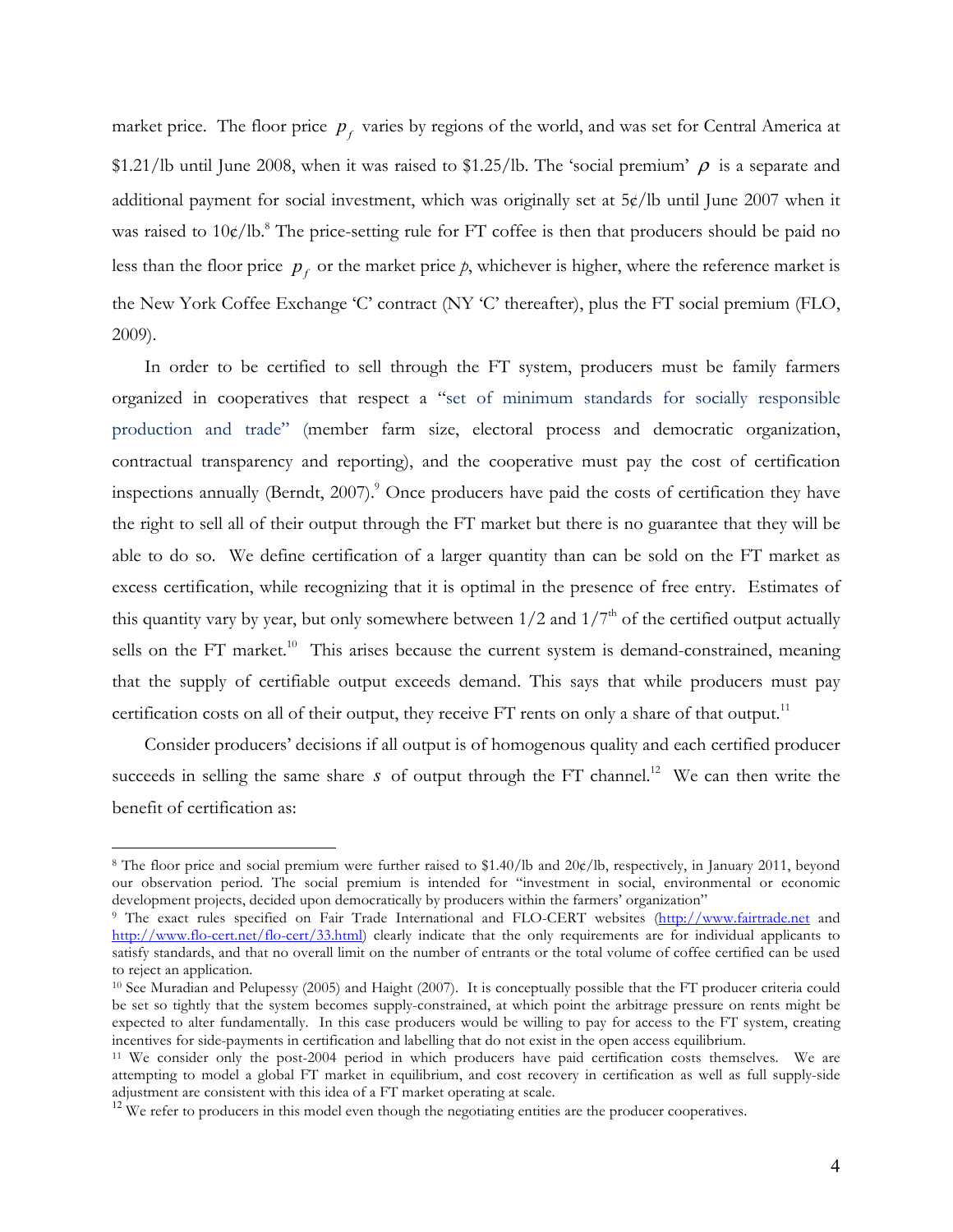$$
B^{FT} = s\left(\rho + \max\left\{0, p_f - p\right\}\right) - c\tag{1}
$$

where  $\epsilon$  is the cost of certification per unit of output. If there is free entry to the system then the expected net benefit of the FT system to producers must be zero:

$$
E[B^{FT}] = 0 \Longleftrightarrow E\bigg[s^* \bigg(\rho + \max\bigg\{0, p_f - p\bigg\}\bigg)\bigg] = c \tag{2}
$$

where s<sup>\*</sup> is the equilibrium FT sales share. An increase in the expected FT premium (whether due to the floor price in a bad market or due to the social premium) must be compensated for by a decrease in the share of FT certified coffee that can be sold on the market. The implication is that the benefits of the FT system pass ultimately into the hands of the certifiers.

This equilibrium gives rise to four hypotheses on the relation between FT prices, sales, and certification rates:

**H1.** The ratio of FT coffee sales to FT certified coffee will be less than one.

**H2.** This ratio will move inversely to the FT premium.

**H3.** The actual net benefit to participation in the FT system will be negative in years in which the floor price turns out not to bind.

**H4.** Excess certification will push the effective long-run benefit of the FT system to producers to zero.

H1 and H4 arise directly from the assumption of free entry. H2 is implied by equation (2), and H3 will be true given equation (2) and a non-zero ex-ante probability that the floor binds. Because the certification decision is taken annually to cover a year's harvest, our empirical strategy estimates annual nominal FT premiums and then relates these to the degree of excess certification in each year.

## **3. EMPIRICAL ANALYSIS.**

 $\overline{a}$ 

#### **3.1. Data and identification strategy.**

The data consist of the Association's records on all non-organic coffee acquisitions and sales for the period 1997 to 2009 (please see Online Appendix for details of data construction).<sup>13</sup> Each year the Association procures coffee from about 100 cooperatives. These cooperatives deliver

<sup>&</sup>lt;sup>13</sup> The terminology used to characterize coffee transactions between the cooperatives, the Association, and international buyers is as follows. A "delivery" concerns a transfer of coffee from the cooperatives to the Association. A "sale" is between the Association and international buyers. Each sale is characterized by a shipment time, a number of bags, a price, and a quality.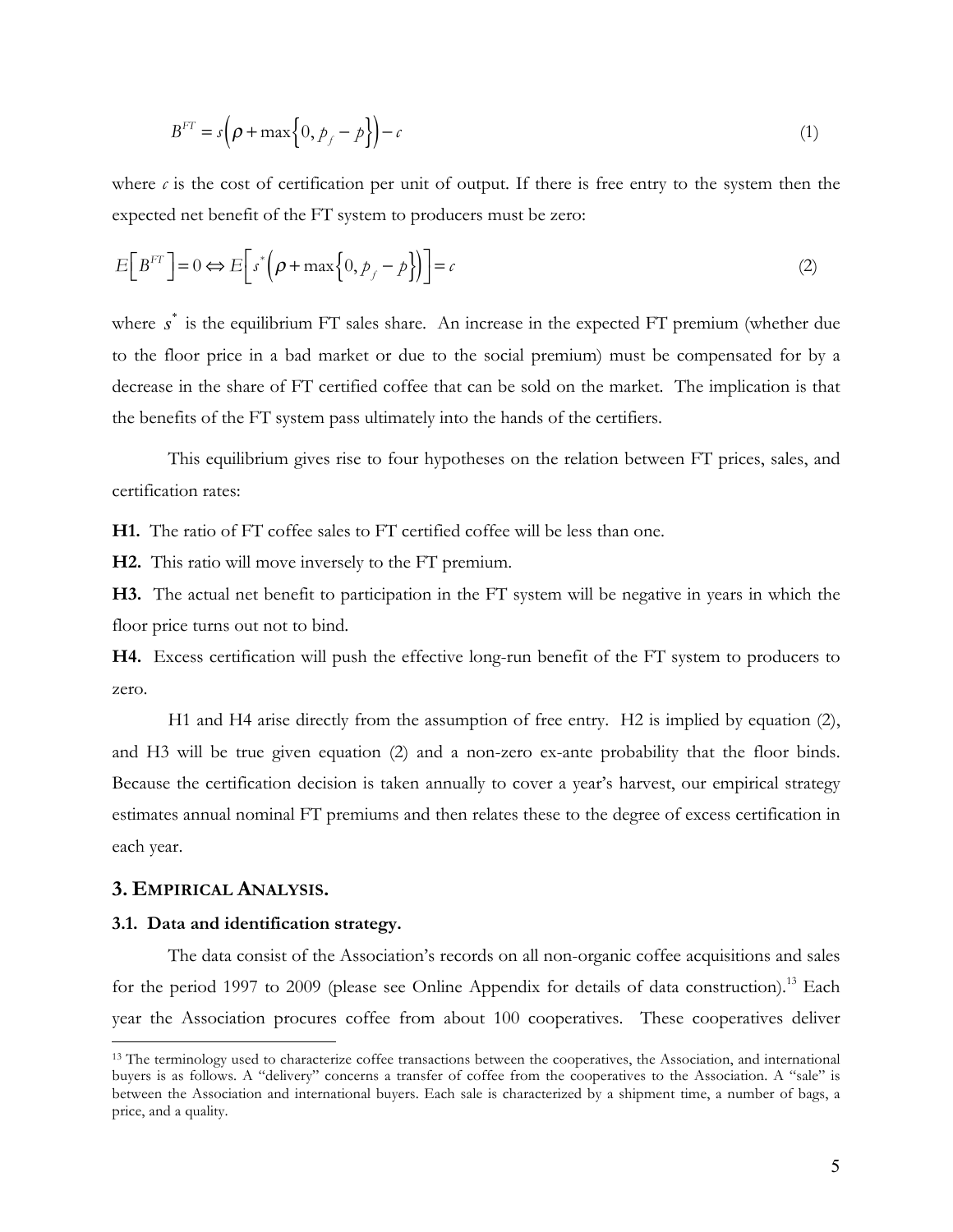coffee in small batches from September to the following May. The Association then processes and stocks the coffee, and sells it to international buyers in bags of 150 pounds. Over the whole period, we observe 11,602 deliveries of coffee from cooperatives to the Association and 3,764 sales from the Association to international buyers. Each sales price is negotiated between the Association and international buyers. Prices are driven by the future NYC price for the time of planned delivery plus a premium reflecting the quality of each sales lot and, when applicable, the FT social premium. The date associated with every sale is the shipment date. Systematic records on quality are reported in the sale contract. They consist of 13 quality labels such as Extra Prime Washed, Prime Washed, Extra Prime, Strictly Hard Bean, Hard Bean, Small Bean, etc.

Figure 1 shows the evolution of market prices for traditional (non FT) and FT coffee for the 13 years of our analysis (recall the FT price should be  $\rho + \max(p_f, p)$ ). The FT floor price has been binding for most of the 20 years since FT was established, except for 1994 (frost damage in Brazil), 1997-99 (droughts in Brazil), and from 2006 to 2009 (world food crisis/commodity boom).<sup>14</sup> Particularly during the coffee crisis of 1999-2003, FT was successful in delivering large nominal premiums to producers, in some cases exceeding 60¢/lb. The average non-FT coffee price received by the Association was very close to the NYC price in all years. The average FT price calculated from the Association data tracks the FT minimum price perfectly during periods in which the NYC price fell beneath the floor. During periods when the NYC price rose above the floor, the average FT price tracked the NYC price quite closely, with some small surplus visible in average prices.

#### **3.2. Estimating the annual FT premium.**

 $\overline{a}$ 

Coffee markets feature substantial premiums for high-quality output such as from Central America. Incentives for high-quality producers to sell through FT should increase with the FT premium, suggesting that the quality of FT coffee should rise with the premium (de Janvry et al 2013). This creates a causal inference problem in estimating FT price premiums because the only clear way of establishing quality is through price, and yet we want to control for quality to measure price premiums. Fortunately, the structure of the Association provides a unique opportunity to gain empirical traction on this problem. The complexity of the internal supply chain in the Association means that a given cooperative's delivery may be split into different sales lots that are sold through different channels. These deliveries split between FT and non-FT markets give us the best possible counterfactual because the exact same coffee is sold on both markets at the same time. The

<sup>&</sup>lt;sup>14</sup> A steady decline of international price since 2011 however is leading coffee prices to fall below the floor price at the end of 2013.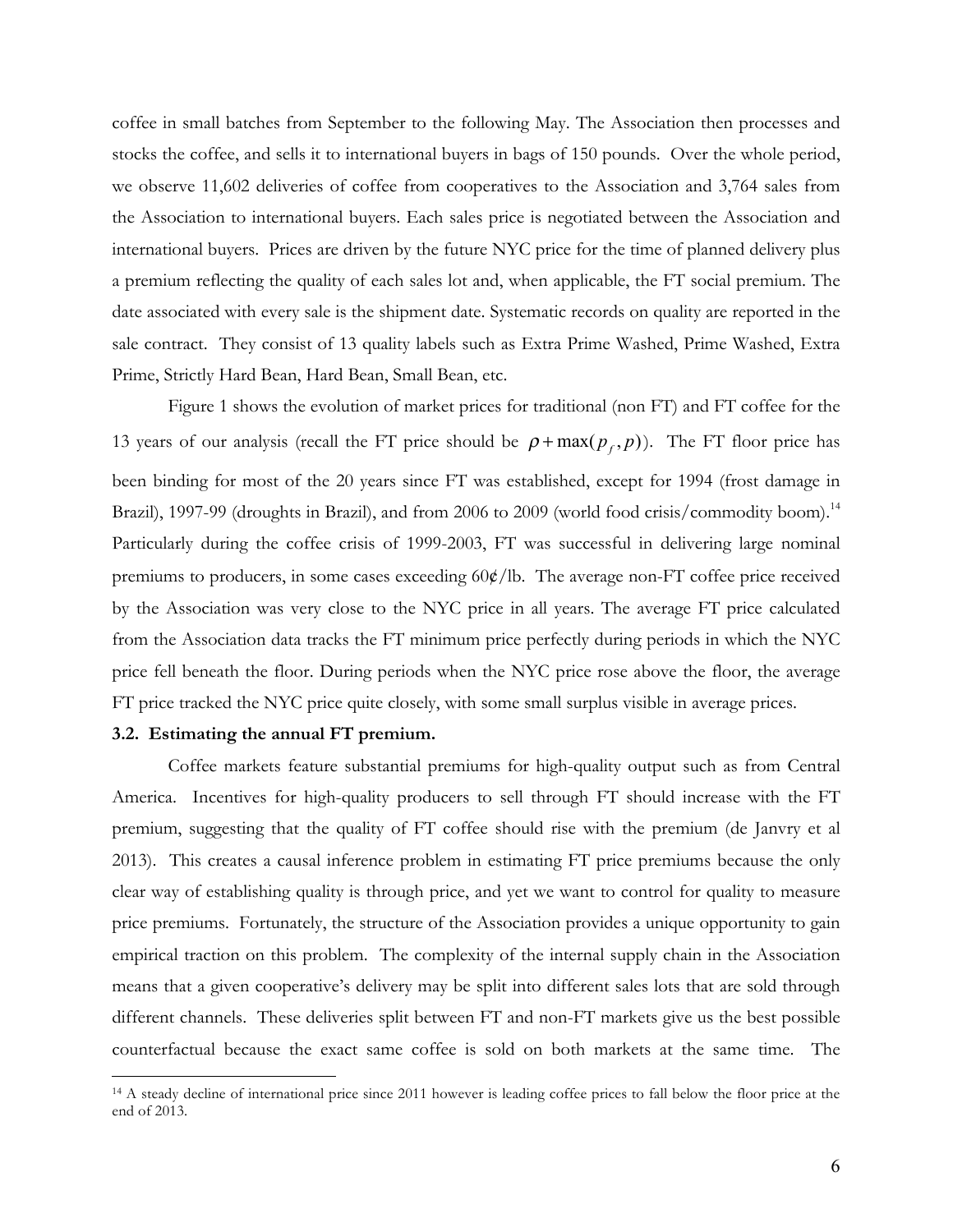structure of the Association also provides a good environment in which to understand the extent of excess certification. Because the Association is very large and is able to sell only a fraction of its total output as FT (despite the legal right to sell it all) we observe the FT sales share directly in a large organization whose cooperatives are broadly representative of cooperatives in the region as a whole.<sup>15</sup>

We start with the estimation of the quality-corrected price premium for coffee sold through the FT mechanism. Our preferred specification for this analysis is to use delivery-level fixed effects, meaning that the annual FT premium is identified off of the deliveries to the Association that were split within the supply chain and sold partly as FT and partly without the label. We restrict the sample to split deliveries with the same shipment month. This regression is shown in Column 1 of Table 1, where the units of observation are the delivery-sale pairs, and we include a dummy for FT sales in each year along with a delivery fixed effect. One may be concerned that these split lots are selected in a way that makes their FT premium differ from overall sales, and so in Column 2 we analyze the data for all the deliveries from the cooperatives to the Association, including the quality characteristics recorded in the data as categorical variables as well as fixed effects for the cooperative and the shipment month. These estimates are thus identified by the variation in prices within cooperative. Finally, in Column 3 we estimate a standard hedonic price model at the sale level by simply including the categorical variables for the quality of the sale and the month of shipment fixed effect. Column 4 includes no quality controls at all and so gives the simple annual price difference between FT and non-FT sales in a given shipment month.

While quality variation was a concern *a priori,* in reality the estimated FT premiums are similar across the different specifications and samples, suggesting that the split deliveries are broadly representative of coffee deliveries. The estimates show that the nominal premium was quite significant in the years 2001 to 2004 with low NYC price, reaching an average of 60-64¢/lb over a market price of  $63¢/lb$ , but falling to  $5-9¢/lb$  over a market price of  $126¢/lb$  in 2006-2008, even though the social premium in these years should have been at least  $10\phi/lb$ . Additional specifications, reported in Appendix Table A2, use the NYC price in lieu of shipment month fixed effects, a quality index instead of categories, different subsamples, and specify the dependent variable as the difference between the sale price and the NYC price. Results confirm the robustness

<sup>&</sup>lt;sup>15</sup> The share of certified coffee sold as FT is a market-level attribute, but because the Association is very large and certifies all of its output as FT, it provides a reasonable estimate of this share. Global certification data are not released by FLO, but we show that our estimates of excess certification track the few available global estimates quite closely.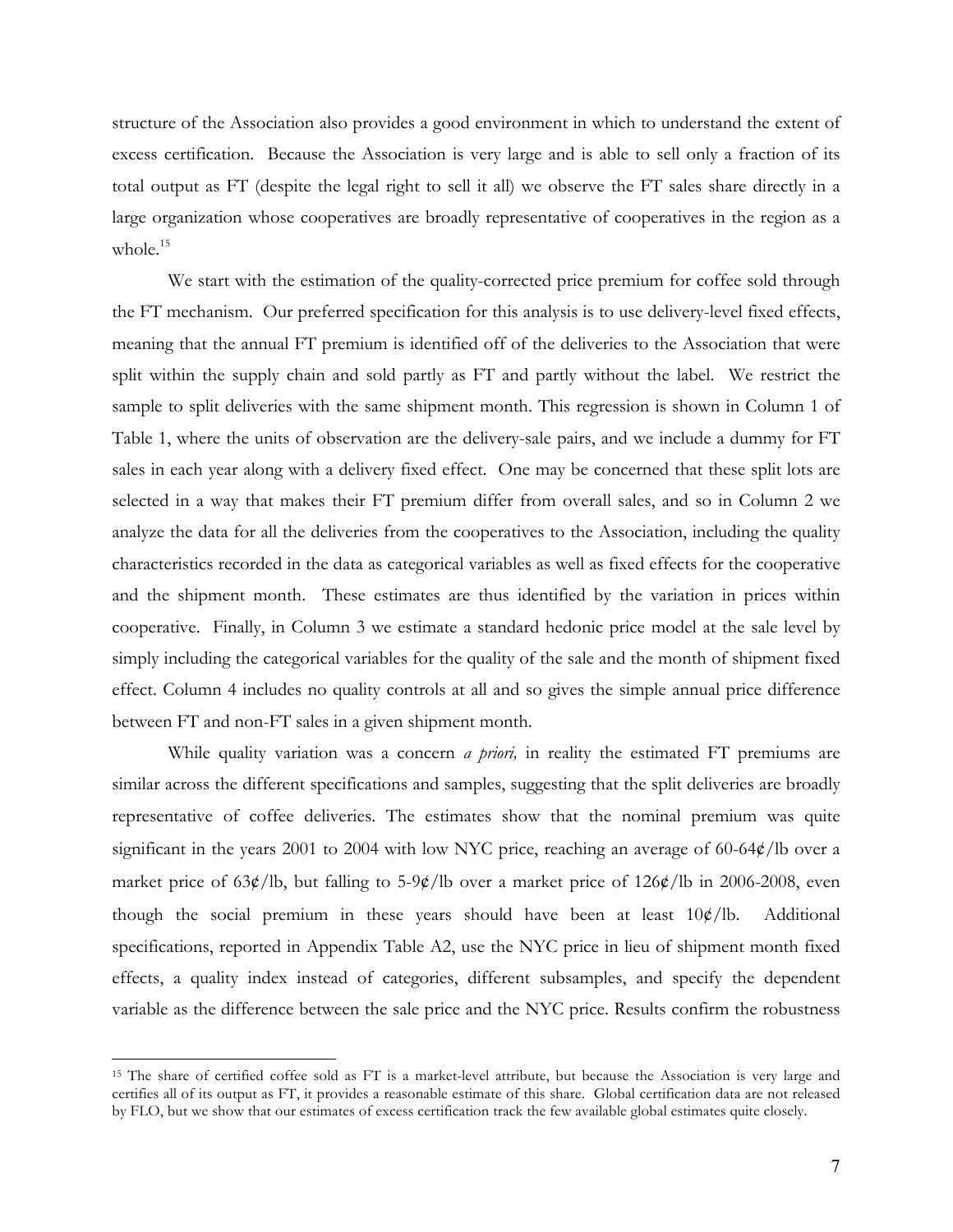of these estimates of the FT premiums.

Next, we calculate the share of certified coffee that sold on the FT market for each year for the Association. To date the literature has provided no systematic evidence on the total number of producers or coffee production that are FT certified. We were able to find three estimates of the share of certified coffee that was actually successfully sold on the FT market during the highpremium era: 13.6% in 2001 (Muradian and Pelupessy, 2005), around 50% in 2003 (Levi and Linton, 2003), and 23% in 2006 (Haight 2007).<sup>16</sup> However, given that its coffee is all certified, the share of the Association's output sold on the FT market allows us to measure this quantity very exactly. In keeping with hypothesis H1, Figure 2 shows that the sales share for the Association never climbs above 28% and falls as low as 13% at the peak of the coffee crisis. Clearly, were it facing unconstrained demand and an effective premium, the Association would sell no coffee on the traditional market.<sup>17</sup> In Column 1 of Table 2 we show that prices for sales transacted on the FT market conform very closely to the rules of the system, including the social premium and staying at the floor level when market prices fall below that (see Appendix for details of this analysis). In Column 2 we test our hypothesis H2, confirming the sales share moves inversely with the FT premium. These results suggest that when the floor price is irrelevant the share of certified coffee sold on the FT market equals 31.6%, almost exactly the per-unit cost of certification  $(3\psi/lb)$ , as established further down) divided by the social premium  $(10¢/lb)$ , as can be inferred from equation (2).

The negative relationship between the FT premium and the share of coffee sold as FT is difficult to square with any decision that would be taken by a producer, and seems consistent only with a story in which supply piles into the market when the premium is high, driving down the share that certified producers are able to sell through the FT channel. The Association, uniquely certified to sell whatever it can as FT, saw its ability to move coffee through the FT channel most constrained by oversupply on the global market in years of high premium.

Hypotheses H3 and H4 speak to the net economic benefits of FT. To calculate these we first take the product of the sales share and the nominal premium. This gives the effective premium per unit of coffee *certified,* rather than per unit *sold* through FT. The negative correlation between the share of the coffee that the Association is able to sell as FT and the premium largely erases the

<sup>16</sup> All are from sources citing FLO's unpublished data: Raynolds (2002), and Calo and Wise (2005).

<sup>17</sup> This is what happens on the organic market. Less than 4% of the Association's coffee was organic, and it was all sold under the FT label.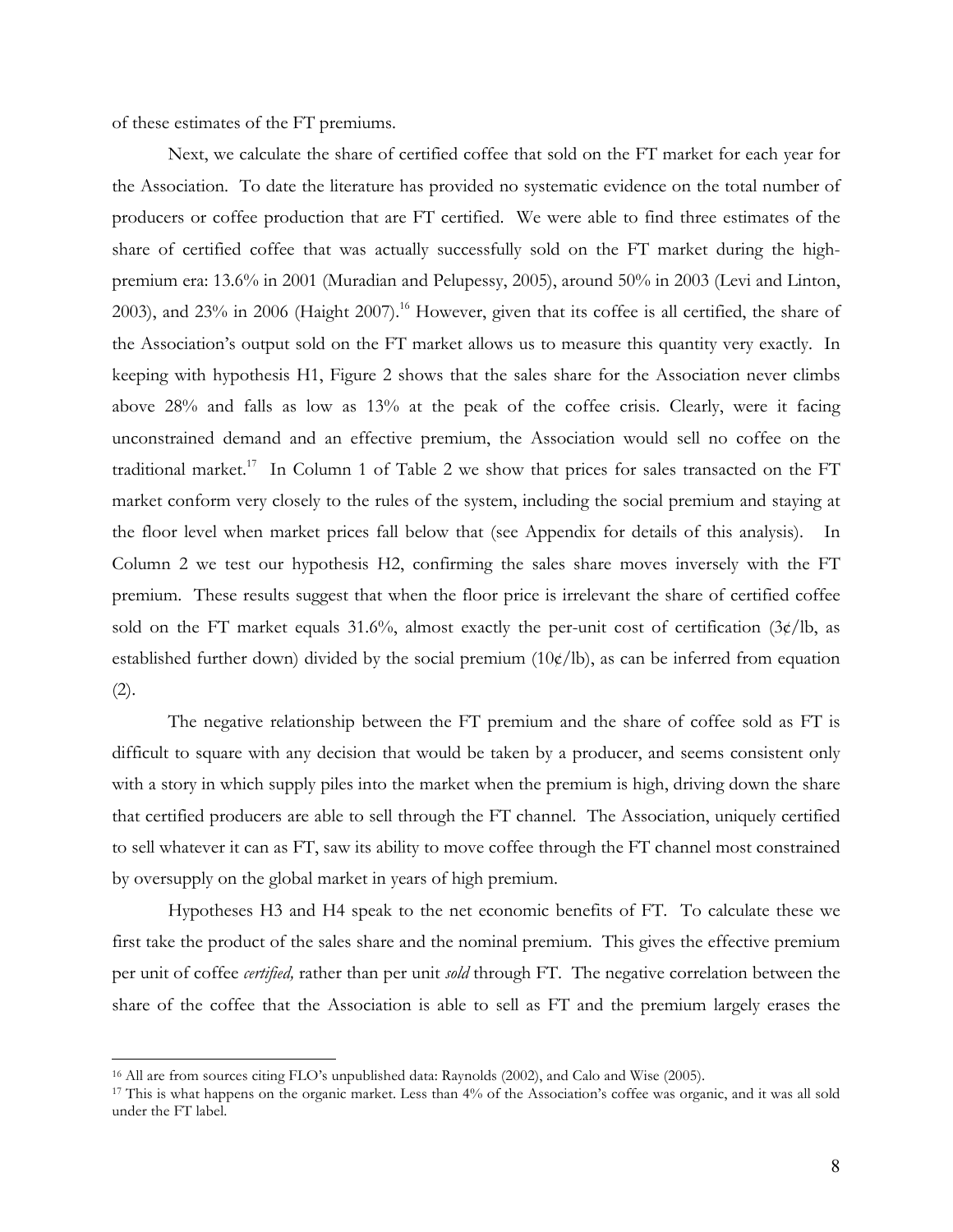differential average premium received across the years. This effective premium remained very low, never exceeding  $12¢$ /lb while the coffee sold under the FT label carried a 60-65 $¢$ /lb nominal premium (see Figure 2 and Appendix Table A1). The average effective premium over the 13 years of our data is 4.4¢/lb over an average NY 'C' price of 107¢/lb, and only 1.8¢/lb over the last five years, 2005-2009. We can then use data on the size and facilities of the cooperatives in our survey to calculate average certification costs (see Appendix for details) and come to a figure of  $3¢/lb$ . This amount should be subtracted off of the effective premium since 2004 to give the net benefit, indicating that the average result of participating in the FT market has only been  $2.5\phi/lb$  for the whole period of observation and a loss of  $1.2 \frac{\cancel{\epsilon}}{10}$  over the last five years.

#### **3.3. Producer welfare.**

 $\overline{a}$ 

These losses when the floor is not binding indicate that producers believe that they will in fact be able to exercise the FT option on at least some of their output in the event of another coffee crisis.18 These results are consistent with H4 (an overall very small benefit) and H3 (a negative benefit in years in which the floor price has been non-binding).

How large are these estimated net benefits of FT in terms of producer welfare? One way of assessing the welfare benefits of the FT system is to calculate the prices that the Association would have received under several counterfactual scenarios: 1) without any FT certification, and 2) if all certified coffee could have been sold at FT prices Average prices would have been 110.7¢/lb without FT and 135.4¢/lb if all coffee had been sold at the FT price; the observed average price was 115.0 $\phi$ /lb. The standard deviation of prices would have been 32.4 $\phi$ /lb without FT and 14.3 $\phi$ /lb if all coffee had been sold at the FT price, while the observed value was  $32.0\frac{\cancel{\ }c}{\cancel{\ }}$ . This illustrates the extent to which excess certification dampens the potential benefits promised by the FT price rule. We can also use data from the 2006 *Encuesta Nacional de Condiciones de Vida* (ENCOVI), a nationally representative household survey, on coffee producing cooperative member households. Median coffee sales were 2,645 lbs of unhusked (parchment) coffee, which corresponds to roughly 2,108 lbs of green coffee. This means that if the whole FT average effective transfer of 2.5¢/lb were transferred through to producers, household income would have increased by about \$52.7 over the

<sup>18</sup> From a 2011 census that we did of all coffee cooperatives in Guatemala, 35% belongs to a second-level association that is FT certified on their behalf, 26% to second level associations that do not carry the FT certification (nor are these independently certified), and 39% are independent. Among these independent cooperatives 12% are or have been FT certified, bringing the total share of cooperatives that are FT certified to 15%. However 11% of them cancelled their certification since 2006, when the price of coffee was more favorable, all giving the cost of certification as the main reason for the cancellation.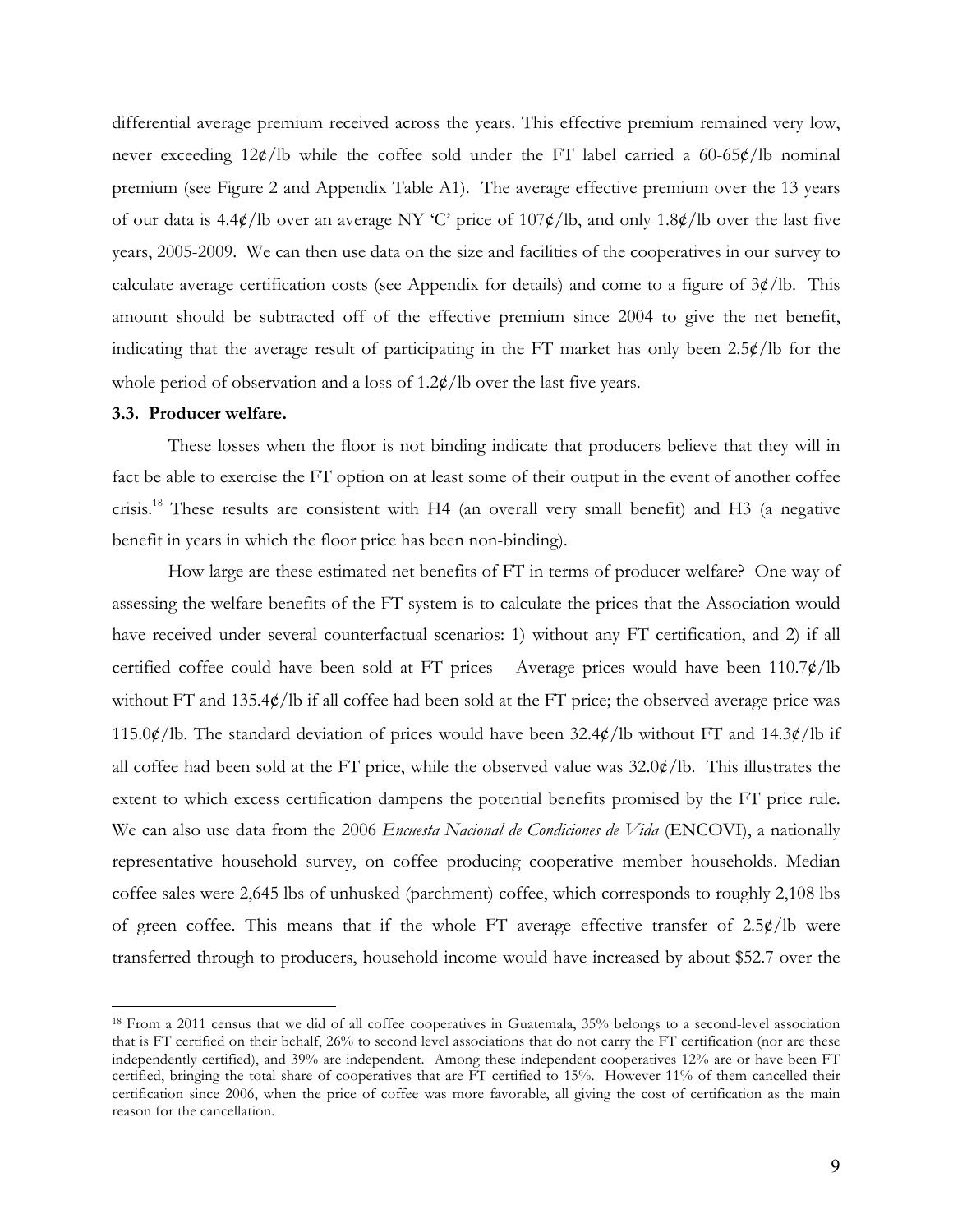course of a year relative to a median reported coffee sales value of \$502, a 1.5% increase over median annual consumption of \$3500. However, these data also suggest that producers actually receive around 38¢/lb for a dollar of sales, so if an analogous share of the FT premium is passed through, the average benefit would fall to \$52.7\*0.38, a gain of \$20 per year (.6% of consumption).

## **4. CONCLUSION**

 $\overline{a}$ 

FT is a highly visible and widely used mechanism to try to channel benefits towards certified producers using a price mechanism. Economic logic predicts that this effort to provide rents to producers in an otherwise commodified market will be subject to arbitrage pressures. In this paper we suggest that the rent induces the certification of more output than can be sold, eroding producer benefit without contravening any rule of the FT mechanism. Our estimates of the effective premium are composed of three basic quantities: the nominal FT premium net of quality, the share of certified coffee sold as FT, and the per-unit costs of certification. We believe that the most rigorously estimated part of the study is the nominal FT premium. As for the share sold as FT, the average share sold as FT by our study institution (22%) is close to the average of independent estimates of the global sales share (26%), and a range of values for the certification costs will tell a similar overall story. The net benefit from Fair Trade has only been 2.5¢/lb over the 1997-2009 period, representing an average gain for coffee producer of about 1.5% of annual consumption We therefore believe that these results are informative as to global open access issues in the FT coffee market.

If the current FT system is failing to transfer benefits to coffee producers, could an alternate mechanism do so? One solution to the open access problem presented here would be the tightening of FT supply constraints via stronger eligibility restrictions. A supply-constrained system could in theory generate producer rents, and yet there is an enormous extensive margin of genuinely poor and deserving coffee producers to choose from. Any such label is likely to come under well-known forms of competitive pressure, as well as facing potential entry by alternative labeling schemes. This can already be seen in the multiplication of similar labels, such as Whole Foods' 'Whole Trade' label, Equal Exchange, and the recent resignation of Fair Trade USA from the international Fair Trade Labeling Organization so as to be able to 'extend the benefits of Fair Trade to millions more farmers and workers'.<sup>19</sup> Alternatively, individual buyers or roasters of coffee can elect to transact with specific producers at above-market prices via 'direct trade', but precisely because they do not exploit commodity exchanges these systems are likely to be difficult to scale up due to high transaction

<sup>19</sup>http://fairtradeforall.com/q-and-a/making-it-happen/why-is-fair-trade-usa-leaving-the-international-fairtrade-system/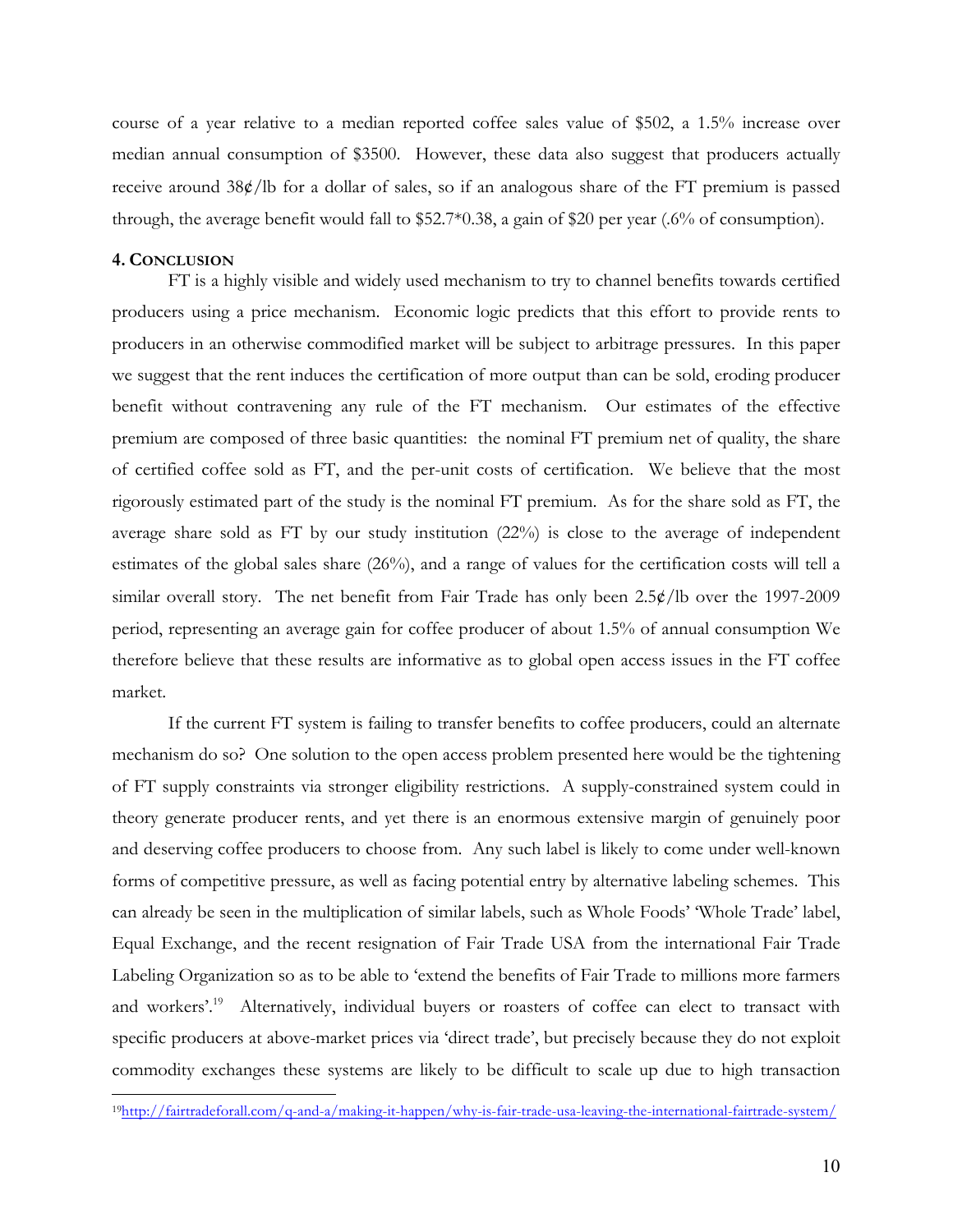costs. The logic laid out in this paper suggests that well-intentioned consumers may be better served by institutions that give benefits to producers directly rather than trying to transfer benefits as product market rents.

#### **REFERENCES**

- Arnould, Eric, Alejandro Plastina, and Dwayne Ball. 2009. "Does Fair Trade Deliver on Its Core Value Proposition?" *Journal of Public Policy & Marketing* 28(2): 186-201.
- Arnot, Chris, Peter Boxall, and Sean Cash. 2006. "Do Ethical Consumers Care about Price? A Revealed Preference Analysis of Fair Trade Coffee Purchases." *Canadian Journal of Agricultural Economics* 54(4): 555-565.
- Basu, Arnab, and Robert Hicks. 2008. "Label Performance and the Willingness to Pay for Fair Trade Coffee: A Cross-National Perspective." *International Journal of Consumer Studies* 32(5): 470-78.
- Becchetti, Leonardo, and Marco Constantino. 2008. "The Effects of Fair Trade on Affiliated Producers: An Impact Analysis for Kenyan Farmers." *World Development* 36(5): 823-42.
- Berndt, Colleen. 2007. "Does Fair Trade Coffee Help the Poor? Evidence from Guatemala and Costa Rica." Mercatus Center, George Mason University.
- Calo, Muriel, and Timothy Wise. 2005. "Revaluing Peasant Coffee Production: Organic and Fair Trade Markets in Mexico." Global Development and Environment Institute, Tufts University.
- de Janvry, Alain, Craig McIntosh, and Elisabeth Sadoulet (2013). "What determines the quality of FT coffee?". University of California at Berkeley, Working paper*.*
- Dragusanu, Raluca, and Nathan Nunn. 2013. "The Impacts of Fair Trade Certification: Evidence from Coffee Producers in Costa Rica." Harvard Business School, Working Paper*.*
- Elfenbein, Daniel, and Brian McManus. 2010. "A Greater Price for a Greater Good? Evidence that Consumers Pay More for Charity-Linked Products." *American Economic Journal: Economic Policy*   $2(2): 28-60.$
- Elliot, Kimberly. 2012. "Is my Fair Trade coffee really fair? Trends and Challenges in Fair Trade certification." Center for Global Development, Policy Paper 017*.*
- FLO. 2009. Fair Trade Minimum Price and Fair Trade Premium Table. Current version: 22.07.2009. Available at http://www.fairtrade.net/fileadmin/user\_upload/content/2009 /standards/ documents/ 220709\_EN\_FTMP\_and\_P\_Table.pdf.
- Haight, Colleen. 2007. "Does Fair Trade Coffee Help the Poor? Evidence from Guatemala and Costa Rica." Mercatus Center, Policy Comment #11, George Mason University.
- Hainmuller, Jens, Michael Hiscox, and Sandra Sequeira. 2011. "Consumer Demand for the Fair Trade Label: Evidence from a Field Experiment." MIT Political Science Department Research Paper No. 2011-9B.
- Henderson, David. 2008. "Fair Trade is Counterproductive and Unfair." *Economic Affairs* 28(3): 62- 64.
- Hsieh, Chang-Tai, and Enrico Moretti. 2003. "Can Free Entry be Inefficient? Fixed Commissions and Social Waste in the Real Estate Industry." *The Journal of Political Economy* 111(5): 1076-1122.
- Levi, Margaret, and April Linton. 2003. "Fair Trade: A Cup at a Time?" *Politics and Society* 31(3): 407- 32.
- Muradian, Rodlan, and Wim Pelupessy. 2005. "Governing the Coffee Chain: The Role of Voluntary Regulatory Systems." *World Development* 33(12): 2029-2044.Poret, Sylvaine, and Claire Chambolle. 2007. "Fair Trade Labeling: Inside or Outside Supermarkets?" *Journal of Agricultural and Food Industrial Organization* 5(1): Article 9. BEPress.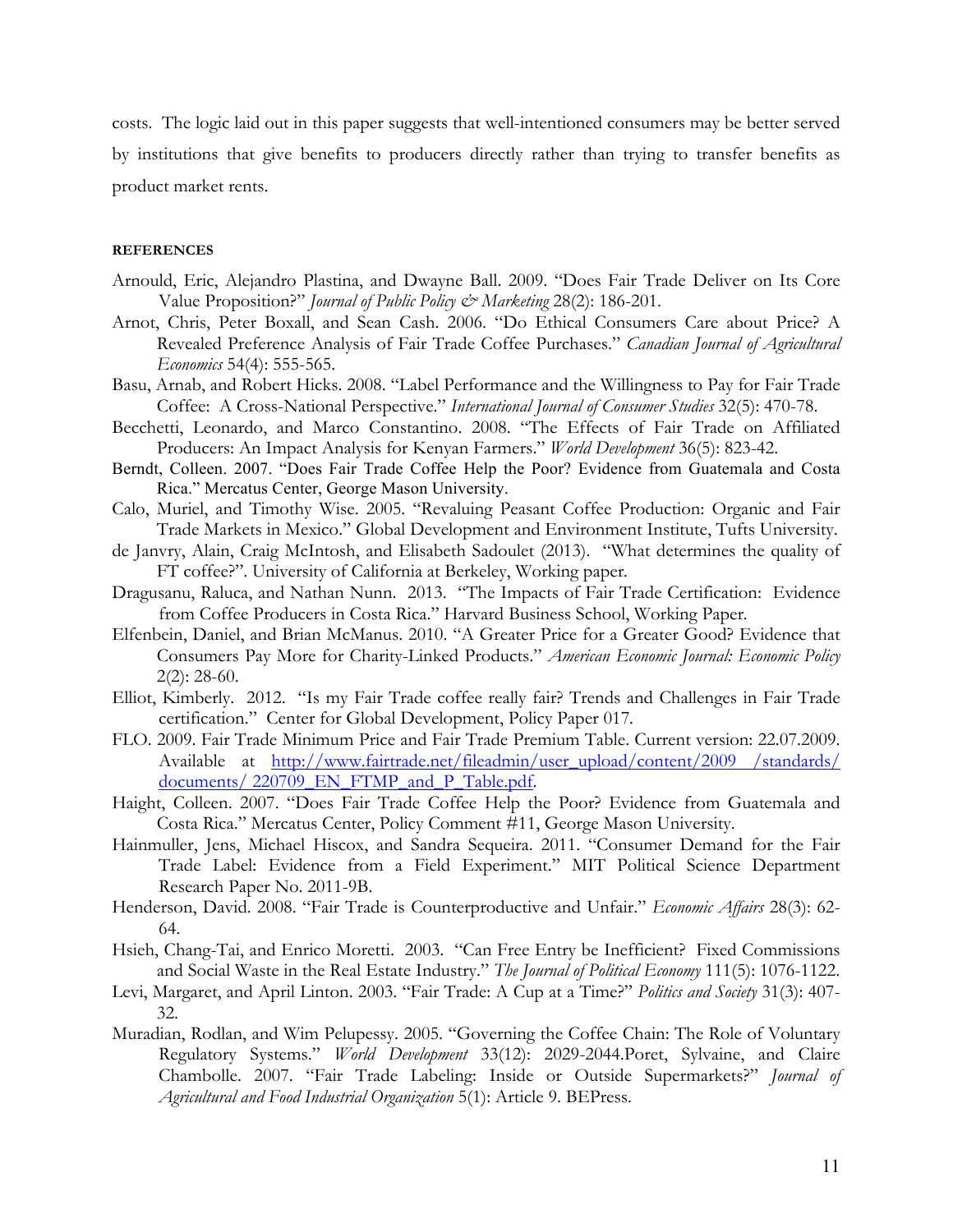- Murray, Douglas, Laura Raynolds, and Peter Taylor. 2006. "The future of Fair Trade coffee: Dilemmas facing Latin America's small-scale producers". Development in Practice 16(02): 179-192.
- Raynolds, Laura. 2002 "Poverty Alleviation Through Participation in Fair Trade Coffee Networks: Existing Research and Critical Issues." http://www.colostate.edu/Depts/ Sociology/FairTradeResearchGroup

Sidwell, Marc. 2008. *Unfair Trade*. London: Adam Smith Institute.

Smith, Alastair. 2009. "Evaluating the Criticisms of Fair Trade." *Economic Affairs* 29(4): 29-36.

- Soetevent, Adriaan. 2011. "Payment Choice, Image Motivation, and Contributions to Charity: Evidence from a Field Experiment." *American Economic Journal: Economic Policy* 3(1): 180-205.
- Utting-Chamorro, Karla. 2005. "Does Fair Trade Make a Difference? The Case of Small Coffee Producers in Nicaragua." *Development in Practice* 15(3): 584-99.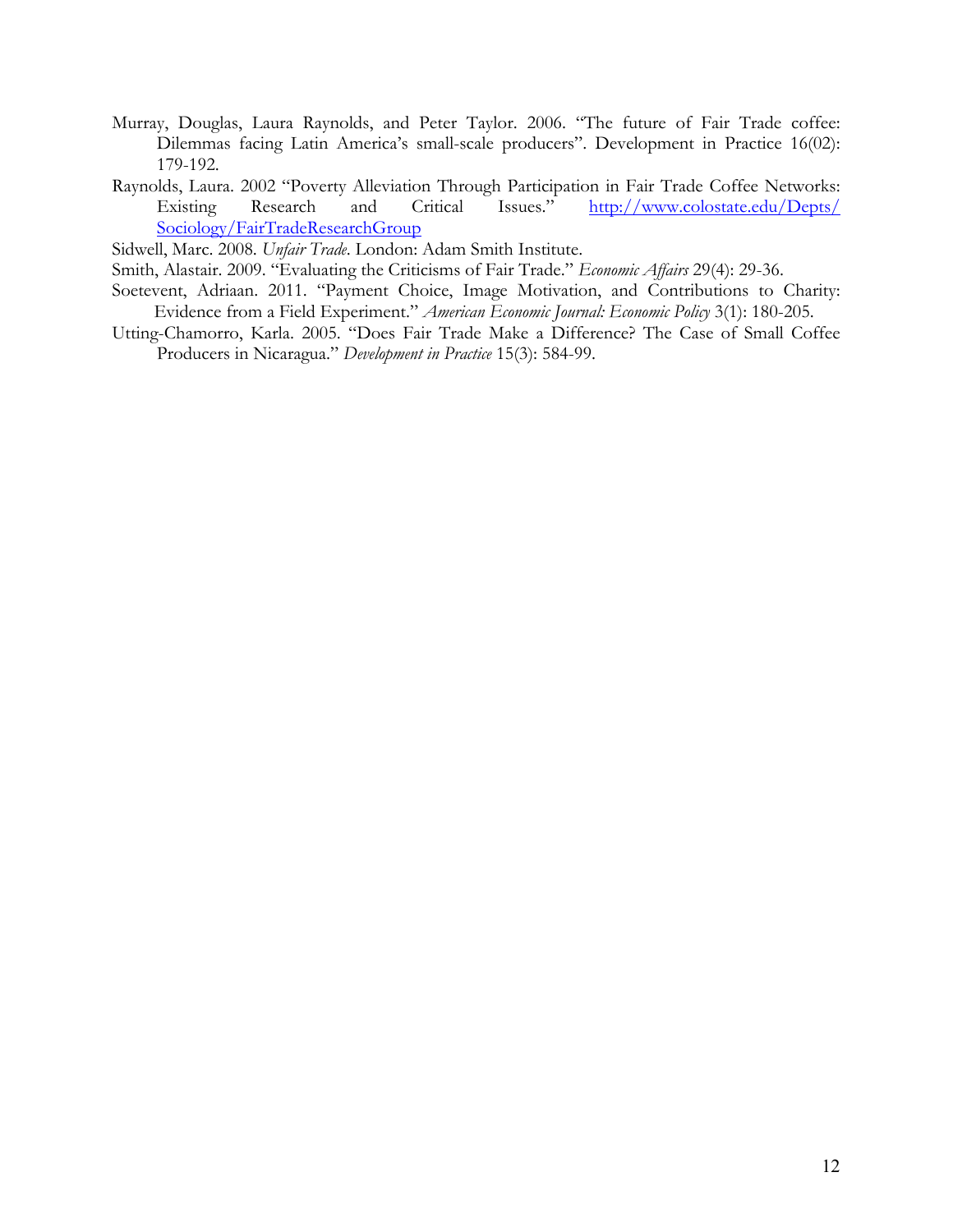

#### **Figure 1. Evolution of coffee prices over time (US¢/lb)**

Note: NYC price is from the International Coffee Organization Indicator price for other Arabica (www.ico.org/coffee\_prices.asp). Average prices are from the Association sales data.



#### **Figure 2. FT premium and share of non-organic coffee sold under FT contracts**

Note: The quality-adjusted Nominal FT premium is from column (2) in Table 1. The effective premium is obtained by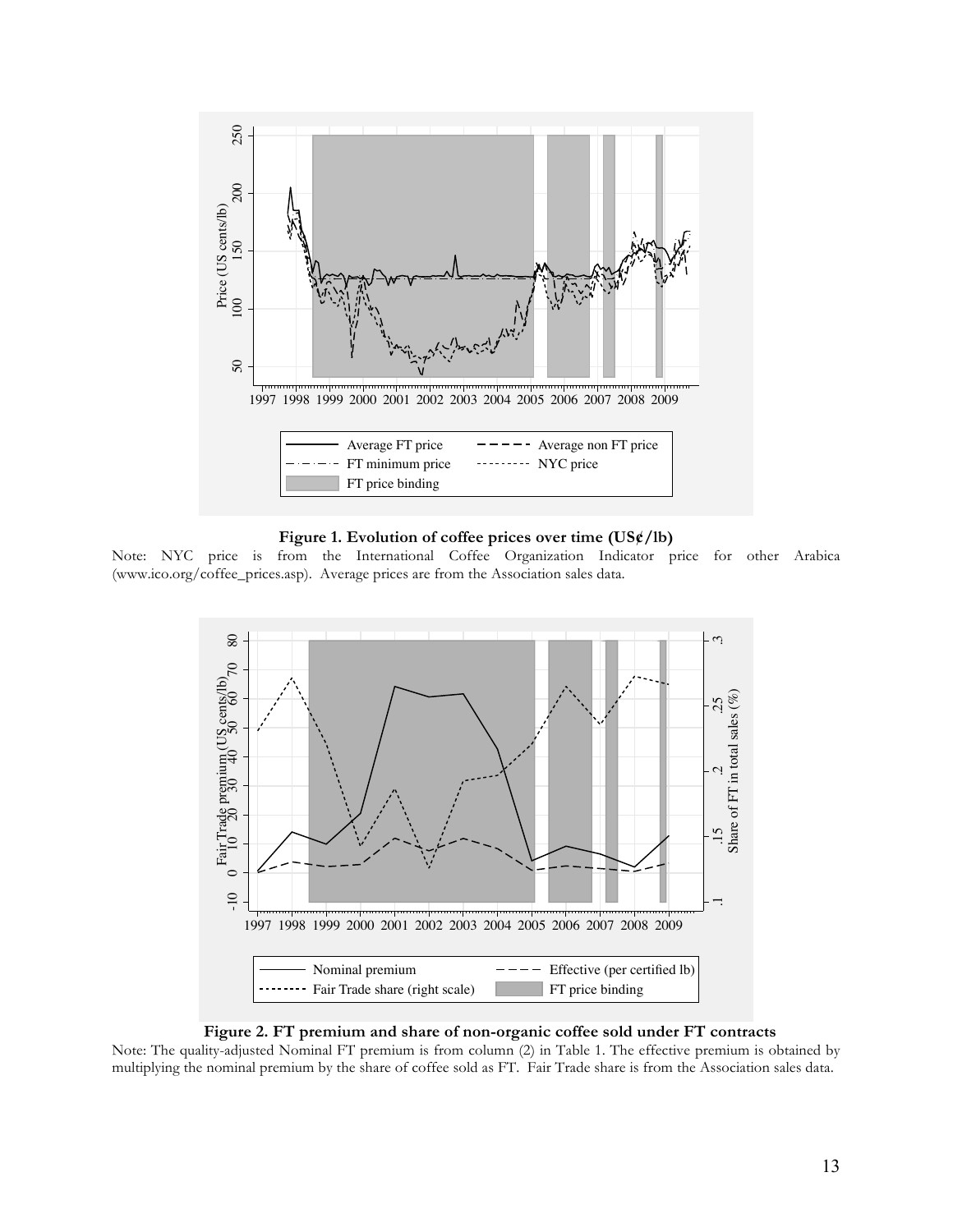|                                 |           |             | Contract price (US cts/lb) |             |
|---------------------------------|-----------|-------------|----------------------------|-------------|
|                                 | (1)       | (2)         | (3)                        | (4)         |
| Fair trade premium              |           |             |                            |             |
| 1997                            | $4.73**$  | 0.83        | 6.35                       | $11.25*$    |
|                                 | $[1.03]$  | $[1.69]$    | $[5.21]$                   | [5.17]      |
| 1998                            | $22.50**$ | 14.06**     | 13.34**                    | 9.33**      |
|                                 | [1.19]    | [0.94]      | [2.68]                     | [3.07]      |
| 1999                            | 10.95**   | 9.95**      | 12.58**                    | 10.79**     |
|                                 | $[0.70]$  | [0.98]      | $[1.51]$                   | $[1.70]$    |
| 2000                            | $20.35**$ | $20.52**$   | $24.07**$                  | 25.14**     |
|                                 | [0.83]    | $[1.29]$    | [2.80]                     | [2.94]      |
| 2001                            | $61.11**$ | 64.33**     | 64.47**                    | 64.57**     |
|                                 | [0.65]    | [0.64]      | $[1.08]$                   | [1.09]      |
| 2002                            | 52.80**   | 60.64**     | $61.96**$                  | 61.85**     |
|                                 | [3.21]    | [0.83]      | $[1.26]$                   | $[1.24]$    |
| 2003                            | 53.83**   | $61.77**$   | $60.43**$                  | 59.23**     |
|                                 | [1.44]    | $[0.34]$    | [0.67]                     | [0.77]      |
| 2004                            | 45.22**   | 42.78**     | $44.16**$                  | 42.40**     |
|                                 | [1.73]    | [0.91]      | [1.38]                     | $[1.43]$    |
| 2005                            | 2.63      | $4.10**$    | $6.05**$                   | 4.89**      |
|                                 | [2.62]    | [0.88]      | [1.05]                     | [1.14]      |
| 2006                            | $6.76**$  | $9.21**$    | $7.70**$                   | $6.89**$    |
|                                 | $[1.23]$  | [0.52]      | $[0.61]$                   | $[0.70]$    |
| 2007                            | 9.14**    | $6.50**$    | $7.23**$                   | $6.71**$    |
|                                 | [1.16]    | [0.69]      | [0.86]                     | [0.97]      |
| 2008                            | $3.34*$   | $2.02**$    | 4.93**                     | $4.73**$    |
|                                 | $[1.32]$  | [0.67]      | [1.18]                     | $[1.24]$    |
| 2009                            | 2.83      | 12.94**     | 13.60**                    | 12.07**     |
|                                 | [3.44]    | $[1.22]$    | [1.38]                     | $[1.46]$    |
| Controls                        |           |             |                            |             |
| Quality categories              |           | Y           | Y                          | $\mathbf N$ |
| Shipment month FE               |           | $\mathbf Y$ | Y                          | Y           |
| Coop FE                         |           | Y           |                            |             |
| Delivery FE                     | Y         | ${\bf N}$   |                            |             |
| Observations                    | 4,403     | 18,234      | 3,764                      | 3,764       |
| Number of deliveries / coops FE | 1,451     | 296         |                            |             |
| R-squared                       | 0.68      | 0.92        | 0.90                       | 0.86        |

## **Table 1. Establishing the quality-adjusted annual FT nominal premium**

Robust standard errors in brackets. \* significant at 5%; \*\* significant at 1%

Quality categories are: Prime-Washed, Extra Prime Washed, HB, SHB, Fancy SHB, SHB-HH, SHB-EPW, GAP, and Small Beans. All regressions also control for UTZ certification.

Samples: (1) deliveries sold partly as FT and partly as non-FT with same shipment month; (2) all deliveries; (3) and (4) all sales